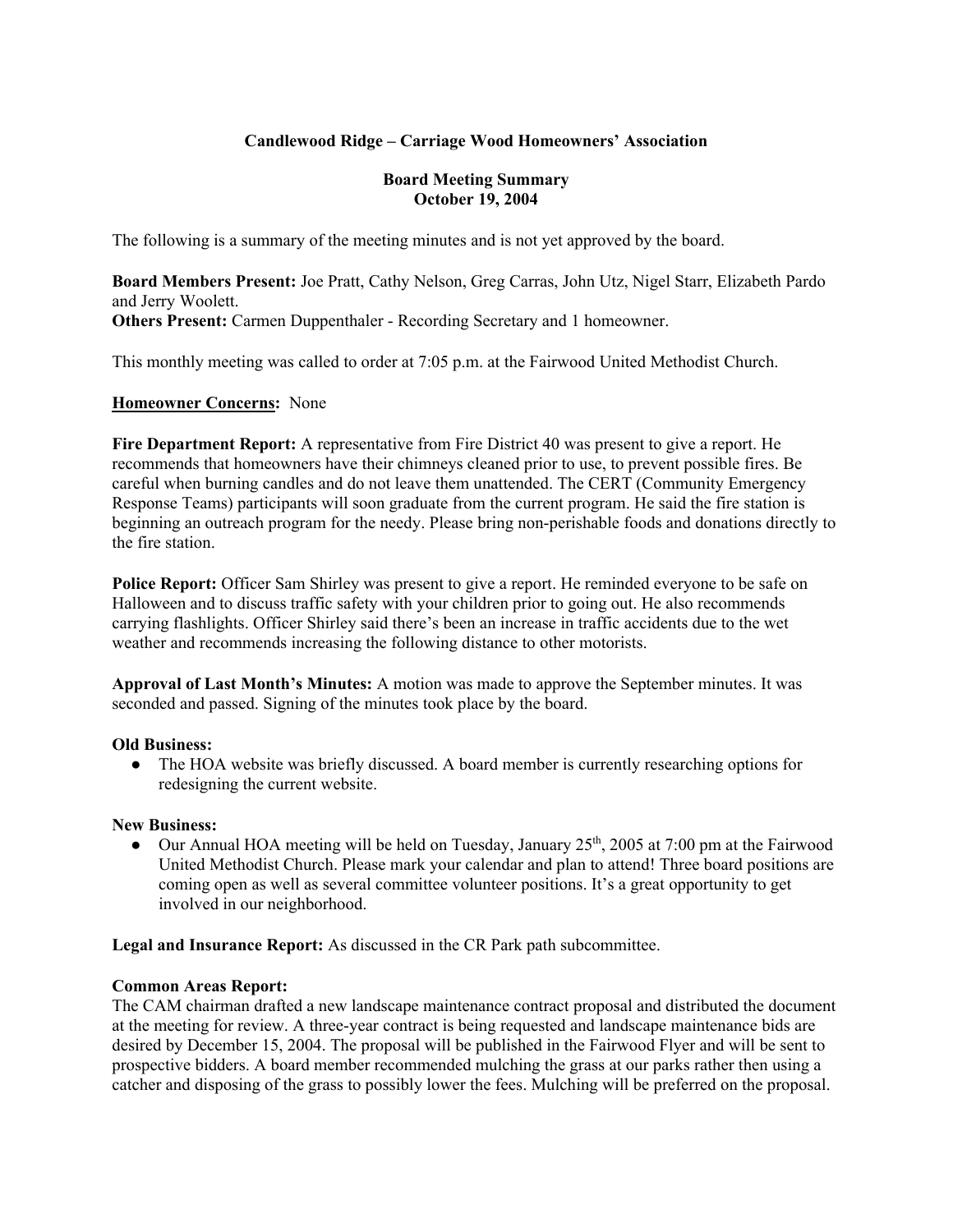A discussion regarding the CR big toy took place. The CAM chairman inspected the big toy, considers it unsafe and recommends it be removed for the following reasons:

- 1. Some pieces are missing
- 2. Clear area on one side of swings does not meet safety standards
- 3. There is one spot about 7' high with no safety railing that children could fall from
- 4. Much of the wood on the platforms and railings are badly worn
- 5. Gravel retaining timbers have rotted in places
- 6. Maintenance contractor will not inspect because they will not assume liability
- 7. Currently it is a place for teenagers to gather and party after dark
- 8. It is thoroughly covered with graffiti
- 9. Apparently we never received formal permission from the City of Seattle to place the big toy on their property

An estimate for removal of the big toy has been requested by Canber. A homeowner expressed concern of removing the big toy and would like to see it replaced. The 5-year capital improvement plan has the big toy scheduled for replacement in 2006. A discussion of this topic and future placement of the CR big toy will take place at the annual meeting.

**Architectural Report:** The ACC chairman commented that applications for approval had slowed down. The roofing policy was discussed and it was decided that future review and modification of the criteria might be needed.

**Complaints Negotiations Report:** The complaint chairperson presented the HOA complaints report. Three new complaints have been received and twenty are pending from prior months. A discussion regarding a roof in CW, that is non-compliant with our covenants, took place. The Legal & Insurance chairman agreed to contact the homeowner to discuss a resolution.

**Treasurer's Report:** The Treasurer presented the September budget comparison report. The HOA recently received several large checks for dues from old accounts that were about to go to collection. The budget comparison report predicts what will happen between now and the end of the year based on what happened last year in the same time period. The five-year capital improvement plan was reviewed. Revisions will be made to the estimated cost of planned improvements prior to the annual meeting.

The proposed budget for 2005 was presented and discussed. Past history was used to determine funding. The report was discussed in depth. Revisions to the budget will be made as suggested by the board and it will be presented at the annual meeting for homeowner approval.

A motion was made to increase the dues to \$127.28 (which is slightly less than 3% and evenly divisible by 4). It was seconded and passed by the board.

#### **Committee Reports:**

Rules & Regulations Subcommittee – The subcommittee held a meeting on October  $14<sup>th</sup>$  to revise the Animals and Vehicles/RV rules. At tonight's meeting, the documents were approved by the board as written for distribution and will soon be mailed out to homeowners for a 30-day review and input period.

The Welcoming Committee – Has 10 new homeowners to greet next month. If you are new to the neighborhood and would like an HOA information packet, contact Carmen at (425) 277-4280.

The Candlewood Ridge Park Path Subcommittee – As a result of the need to repair our asphalt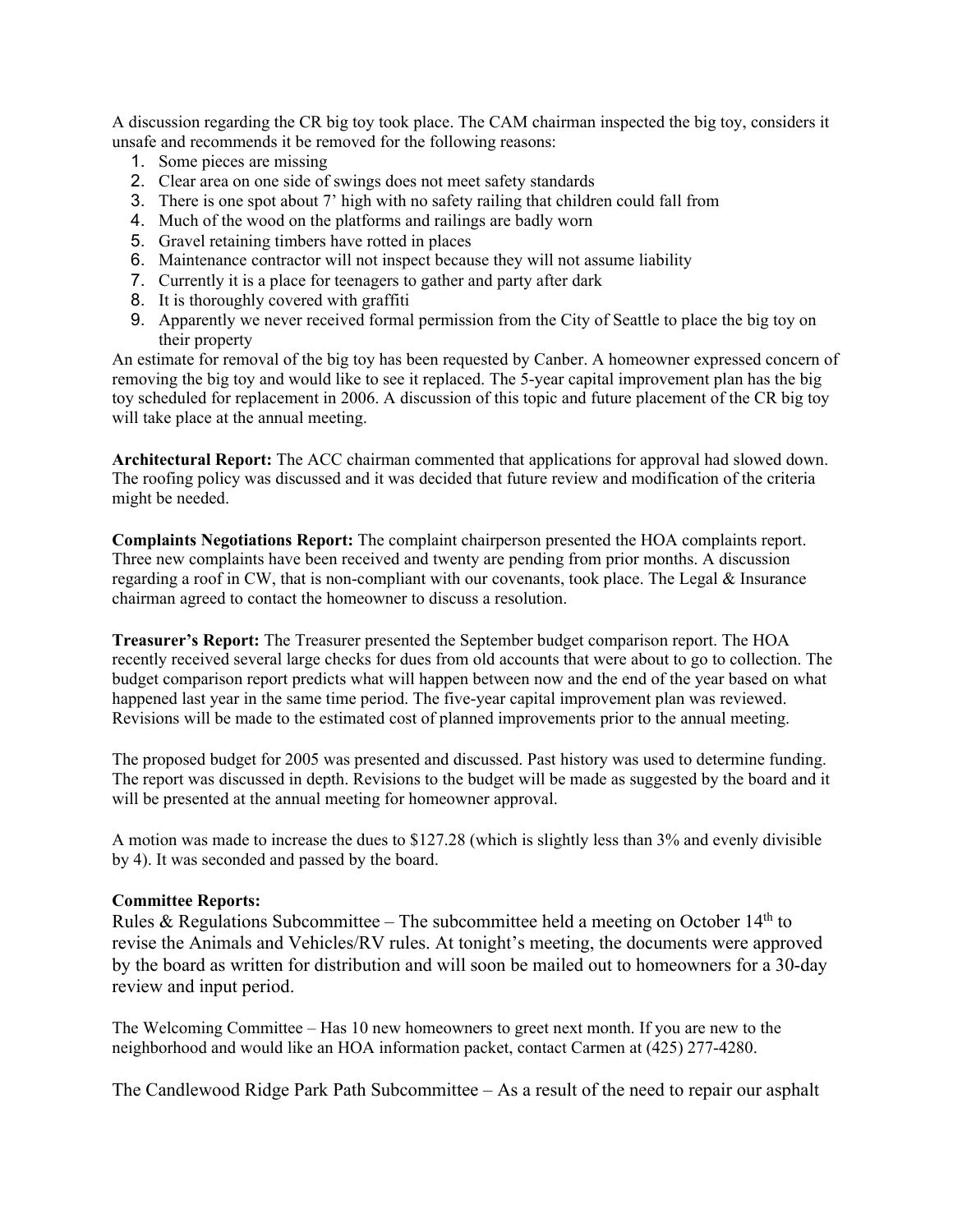path on the city of Seattle's right-of-way, our use permit has been reviewed by the city. The permit is now being modified by the city. The city is increasing the annual basic fee from \$300 to \$600 starting in 2005 with an annual increase of \$50 from 2006 through 2015. Excise tax will also be added. The committee also learned that the insurance requirements of the permit were not in place, probably due to an oversight when the HOA changed insurance companies some 10 years ago. Proof of insurance must be provided in order to proceed with path repairs on the leased property and complete assignment of the permit. A motion was made to authorize the CAM chairman to move forward with the permit process. The board passed the motion. A motion was made to modify our insurance policy per the city's request. The board passed the motion. State Farm was contacted about providing insurance to the HOA and a quote has been requested. The CAM chairman recommended the authorization of an additional \$5000 to accommodate the change in workspace on the path. This should be able to complete the repairs of the path that run from the two entrances on the east side of the park to the creek and the section of path that runs north/south between the two entrances. A motion was made to authorize the additional \$5000. The board passed the motion.

Block Watch Committee – If you are interested in resurrecting this important committee please contact the HOA. Volunteers for block watch captains are needed. (425) 227-4227.

**Special Topics:** Web and Email address: Email - crcwhoa@hotmail.com Web - www.geocities.com/crcwhoa

A motion was made to adjourn the meeting at 9:30 p.m.

#### **Next Board Meetings:**

November 16, 2004 December 21, 2004 January 18, 2005 Meetings are held at **7:00 p.m.** at the Fairwood United Methodist Church. All Homeowners are welcome to attend. (425) 227-4227

# **Candlewood Ridge / Carriage Wood Announcements & Reminders**

- MARK YOUR CALENDAR! The Annual Meeting of the CR/CW Homeowners' Association will be held on Tuesday, January 25, 2005 at 7:00 PM at the Fairwood United Methodist Church. 3 board positions will be available as well as several committee volunteer positions. It's a great opportunity to get involved in our neighborhood! Please contact the nominating committee with questions at (425) 227-4227.
- To report a missing, downed or vandalized street sign contact King County at (206) 296-8100 or 1-800-527-6237.
- To report an abandoned vehicle call: The King County Police Abandoned Vehicle Hotline